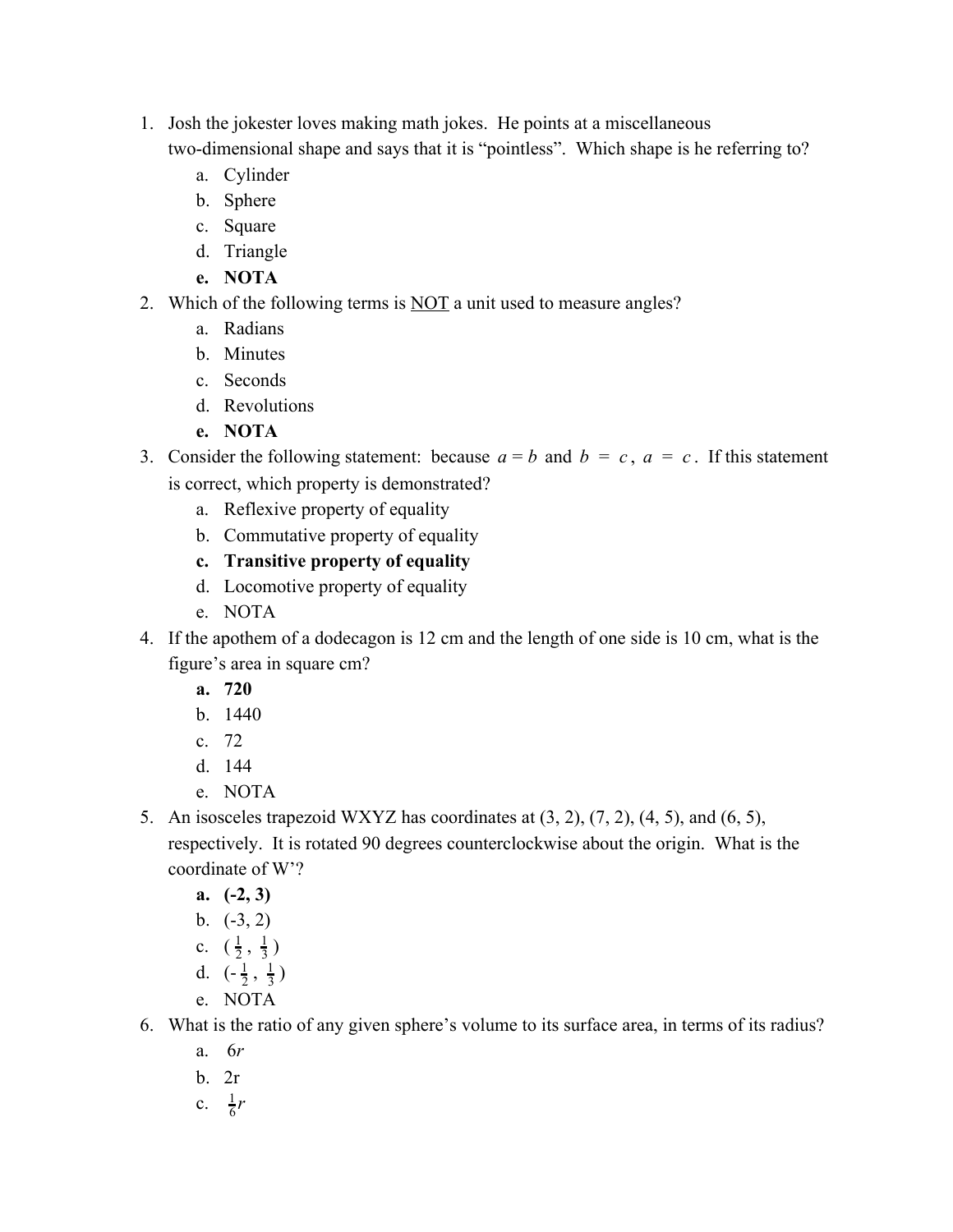- **d.**  $\frac{1}{3}r$ 1
- e. NOTA
- 7. Find the area of the triangle formed by the graphs  $x = |y 3| + 5$  and  $x = 8$ . (All answers are in square units).
	- **a. 9**
	- b. 10
	- c. 11
	- d. 12
	- e. NOTA
- 8. A right circular cone is held upside-down with its tip pointing towards the ground. Water is poured into the cone at a rate of 3  $cm^3/s$ . If the cone's radius is 3 cm and the triangular cross-section of the cone has an area of  $6 \, \text{cm}^2$ , how many seconds will the water fill until the cone cup overflows? Round your answer to the nearest second and use  $\frac{22}{7}$  to approximate  $\pi$ .
	- a.  $\frac{262}{7}$ **b.**  $\frac{264}{7}$
	- c.  $\frac{98}{7}$
	- d.  $\frac{108}{7}$
	- e. NOTA
- 9. Thomas the beta fish lives in a glass fish tank shaped as a rectangular prism. The base of the fish tank is 1.75m long and 1.25m wide, while the height of the tank is 1m. Given that the volume of water in the tank is  $1.5 \text{ m}^3$ , find the volume of the glass that makes up the tank alone to the nearest tenth of a cubic meter.
	- a. 0.4
	- b. 0.5
	- c. 0.6
	- **d. 0.7**
	- e. NOTA
- 10. Anna the box turtle has a shell with a cross section of an isosceles trapezoid. If the shortest of the two parallel sides is 3 cm long, the two sides of equal length are 4 cm long, and the angle between these two sides is  $\frac{2\pi}{3}$  radians in measure, how long is a diagonal across Anna's shell? Express your answer in simplest radical form.
	- a.  $4\sqrt{2}$
	- b.  $3\sqrt{4}$
	- c.  $\sqrt{29}$
	- **d.** √37
	- e. NOTA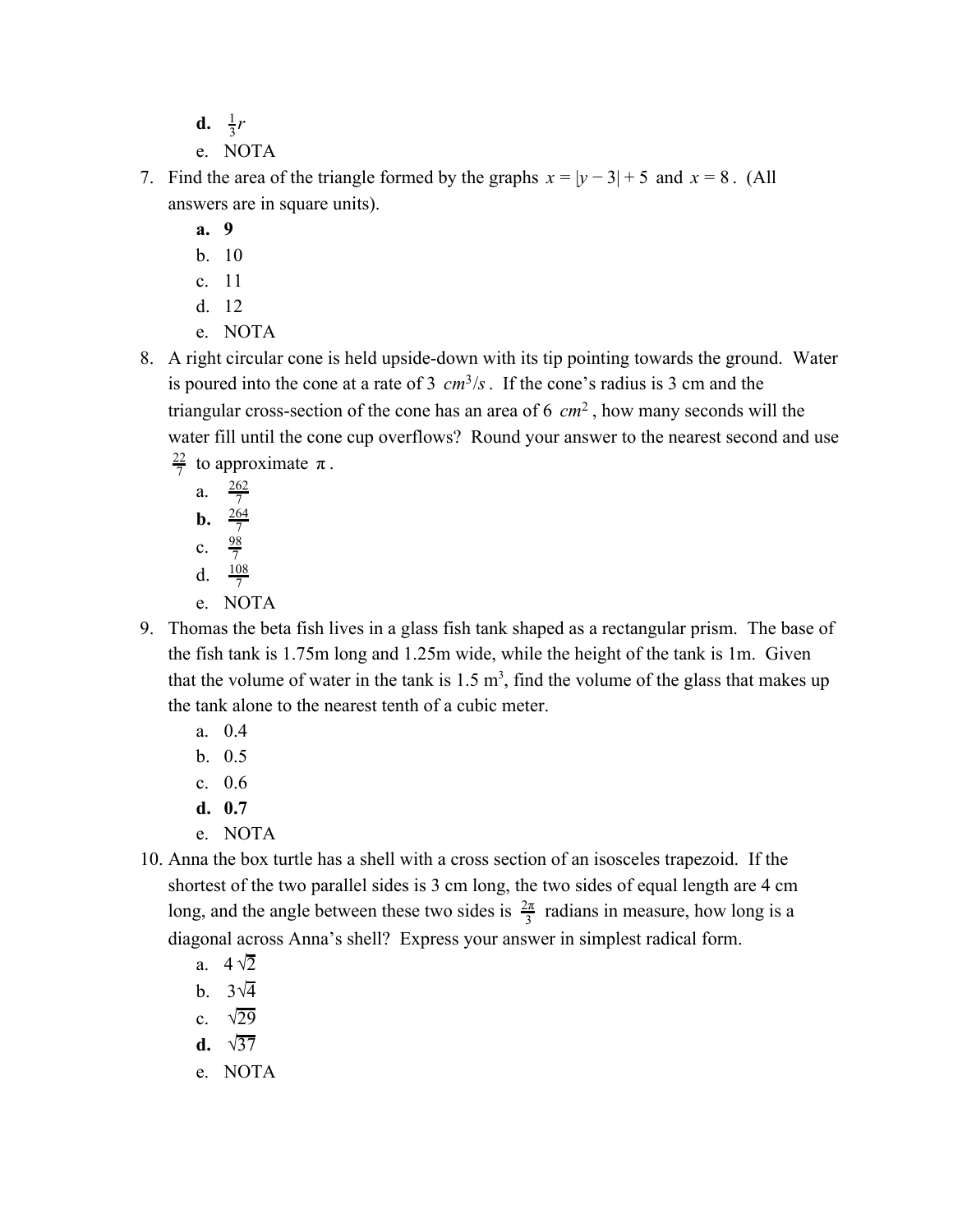- 11. Charlie measures two angles on his perfectly triangular slice of pizza. Angle  $\angle A$ measures 34<sup>°</sup> and angle  $\angle B$  measures 68<sup>°</sup>. Find the measure of the third angle in degrees.
	- **a. 78**
	- b. 88
	- c. 98
	- d. 108
	- e. NOTA

12. Find the perimeter of a triangle with side length 3 and with angles whose cocosines are all  $\frac{1}{2}$ . 1

- a.  $\frac{9}{2}$
- **b. 9**
- c.  $\frac{27}{2}$
- d. 18
- e. NOTA
- 13. Consider the function  $f(x) = x^{2n}$ , with n approaching infinity. Assuming the graph becomes a figure with two right angles at (-1, 0) and (1, 0), find the volume of the solid bounded by  $f(x)$  and  $y = 4$  (assumed perpendicular to the verticals) and revolved about  $x = 4$ . Answer in terms of  $\pi$ ; all answers are in units cubed. (Hint: elongated doughnut).
	- a. 16π
	- b.  $32\pi$
	- c. 48π
	- **d.** 64π
	- e. NOTA
- 14. Ami is flying through Flavortown to find her friend Guy Fieri. If Ami is located at point (2, 13, 5), and Guy Fieri is at point (8, 25, 9), find the shortest possible distance between the two best buddies.
	- a. 6
	- b. 7
	- **c. 14**
	- d. 169
	- e. NOTA

15. If  $\angle P$  is 32<sup>o</sup>, what is the measure of  $\angle M$  in radians?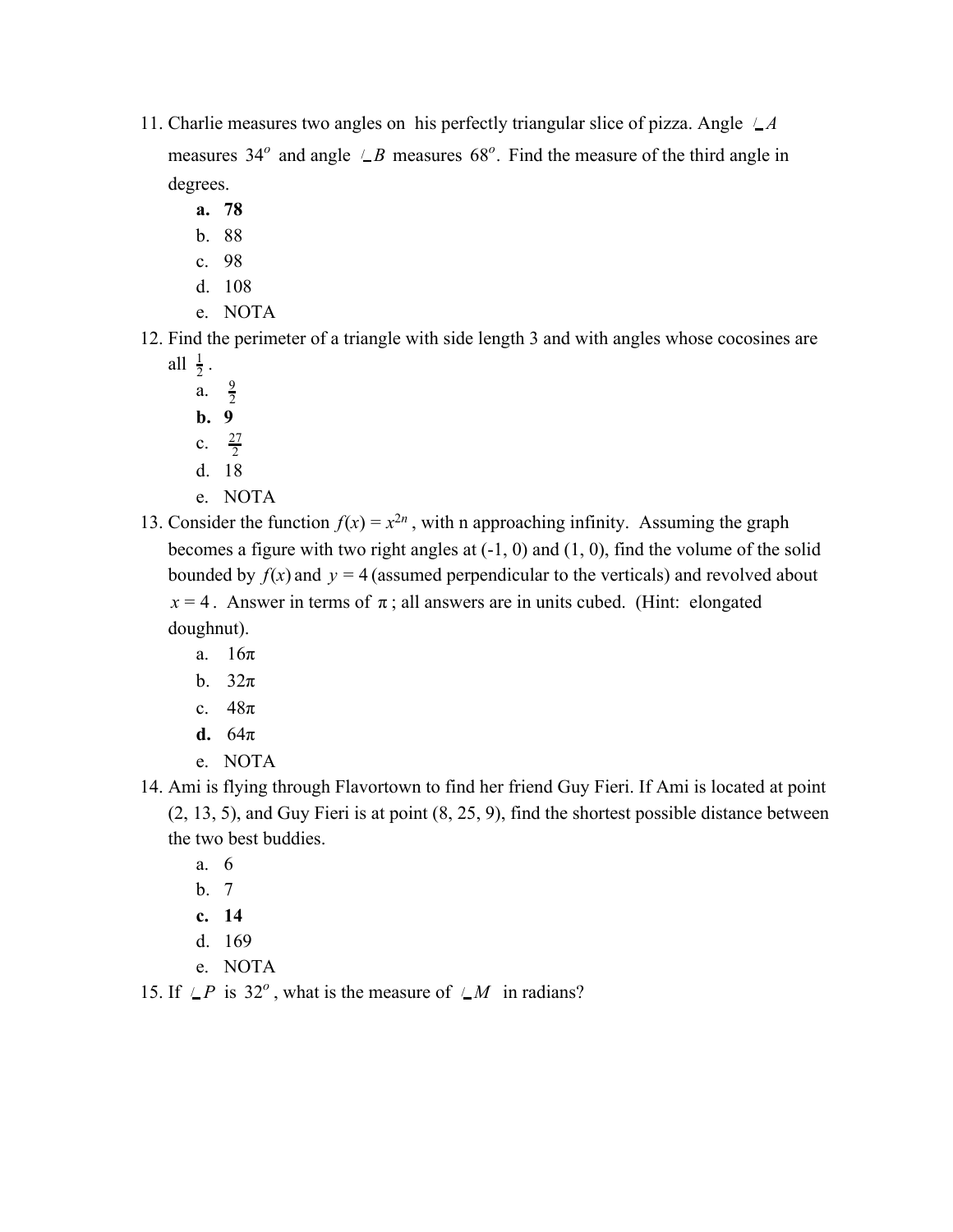

- a.  $\frac{\pi}{18}$  $b<sub>1</sub>$
- 17 c.  $\frac{38\pi}{47}$
- **d.**  $\frac{37\pi}{45}$
- e. NOTA
- 16. A rectangle has a perimeter of 84. If the length is 6 times the width, what is the length of the rectangle?
	- a. 6
	- b. 14
	- **c. 36**
	- d. 72
	- e. NOTA
- 17. Find the converse of the inverse of the contrapositive of the following statement:

If Declan diets for a month, Declan will lose weight.

- **a. If Declan diets for a month, Declan will lose weight.**
- b. If Declan does not diet for a month, Declan will not lose weight.
- c. If Declan does lose weight, then Declan dieted for a month.
- d. If Declan does not lose weight, then Declan did not diet for a month.
- e. NOTA

18. Find the area of a kite whose diagonals are 4 and 7.

- a. 12
- b. 13
- **c. 14**
- d. 15
- e. NOTA

19. Consider the points A (2, 3) and B (-8, 23). Find the coordinates of the midpoint of segment AB.

**a. (-3, 13)**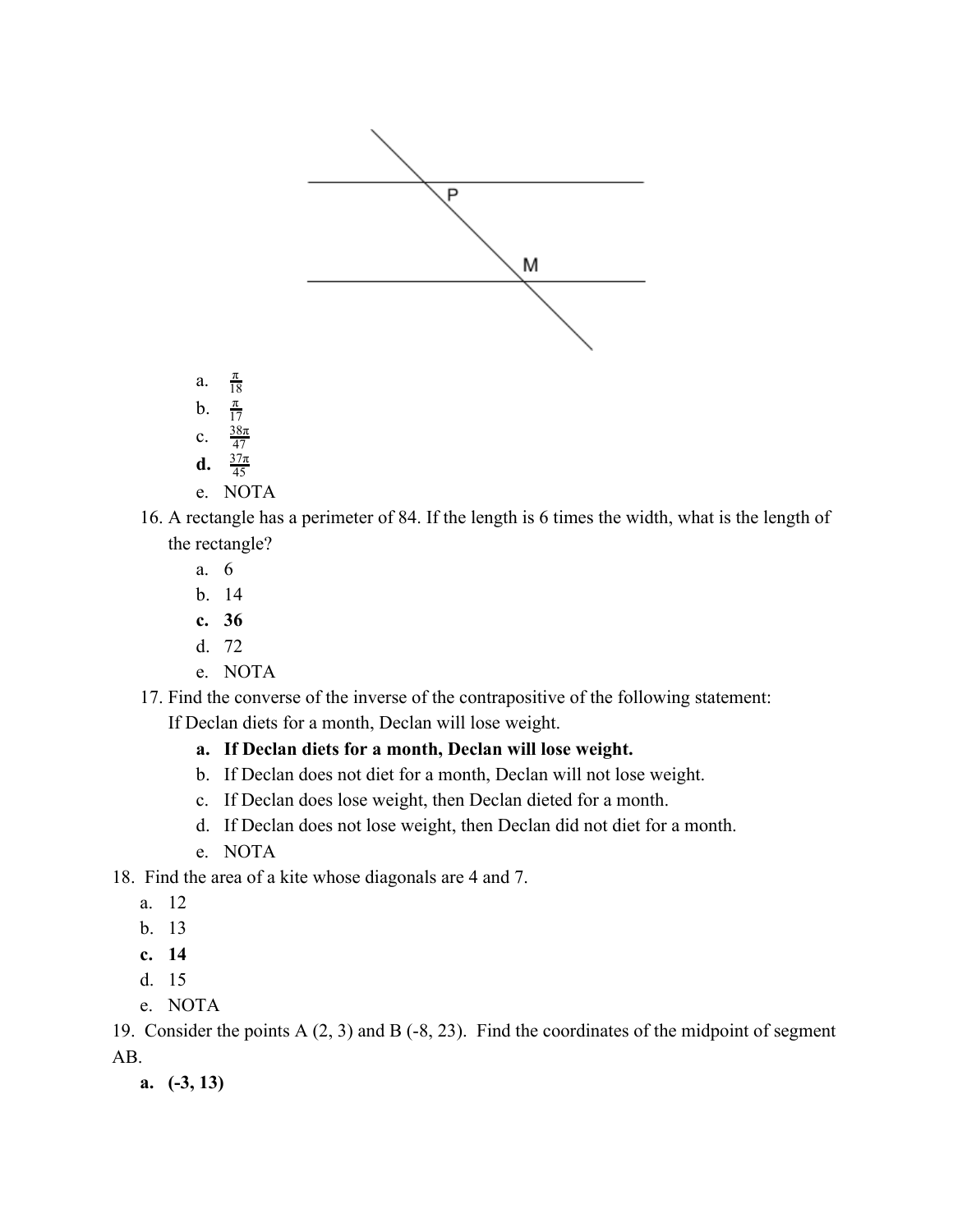- b.  $(13, -3)$
- c.  $(12.5, -6.5)$
- d. (6.5, -12)
- e. NOTA
- 20. What is the angle between the hour and minute hands on an analog clock at 6:40 in radians?
	- a.  $\frac{\pi}{9}$ **b.**  $\frac{2\pi}{9}$  $c.$  $rac{\pi}{3}$ d.  $\frac{2\pi}{3}$
	- e. NOTA
- 21. What is the maximum number of points at which 4 distinct lines can intersect?
	- **a. 6**
	- b. 7
	- c. 8
	- d. 9
	- e. NOTA
- 22. Three circles have a radius of r. They all intersect each other as shown in the figure below such that each circle passes through the center of the other two circles. What is the area of region covered by all three circles (the darkest shaded region), in terms of  $\pi$  and r?



a. 
$$
\frac{\pi - \sqrt{3}}{4}r^2
$$
  
\nb.  $\frac{\pi + \sqrt{3}}{4}r^2$   
\nc.  $\frac{\pi - \sqrt{3}}{2}r^2$   
\nd.  $\frac{\pi + \sqrt{3}}{2}r^2$   
\ne. NOTA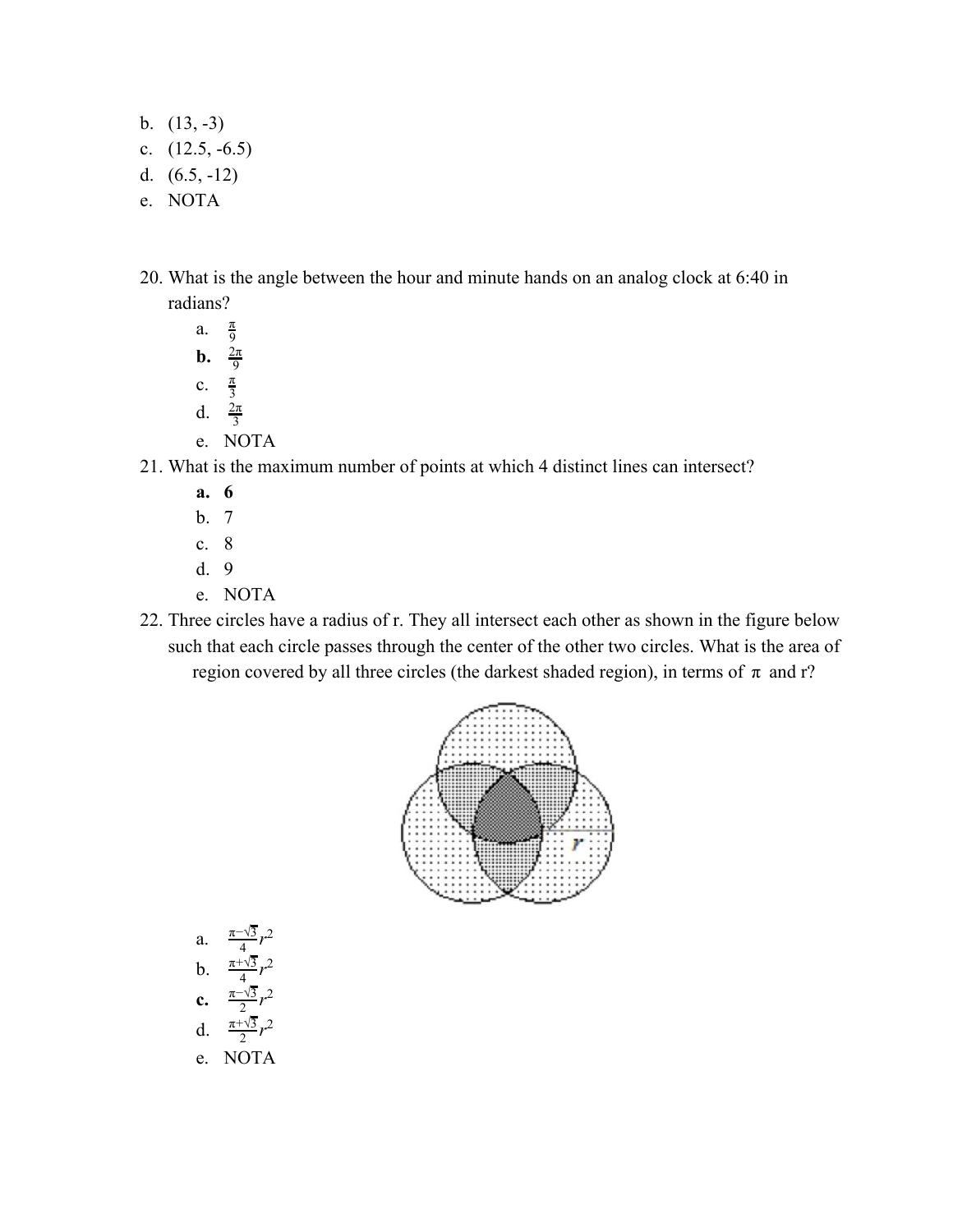23. What is the y-intercept of the line passing through the points of intersection of circles

 $(x-3)^2 + (y+2)^2 = 4$  and  $(x-3)^2 + (y+4)^2 = 4$ ?

- a. -9
- **b. -3**
- c. 3
- d. 9
- e. NOTA
- 24. The vertex of the function  $y = (x \frac{\pi}{2})^2 + 3$  corresponds to the radius and central angle of a circle sector, with the x coordinate of the point representing the central angle in radians and the y coordinate representing the radius. What is the area of this sector, in terms of π ?
	- a.  $\frac{3\pi}{4}$ b.  $\frac{3\pi}{2}$
	- c.  $\frac{9\pi}{2}$
	- **d.**  $\frac{9\pi}{4}$
	- e. NOTA
- 25. If a circle's circumference is growing at a constant rate of 2 *cm*/*s* and the radius of the circle is 7 cm when t = 0, what will its area be at t = 10 in  $cm<sup>2</sup>$  and in terms of  $\pi$ ?
	- **a.** π 100
	- b. 10
	- π c.  $100\pi$
	- d.  $10\pi$
	- e. NOTA
- 26. A triangle formed by the lines  $y = x$ ,  $x = 1$ , and the x-axis is revolved about the y-axis to form a three-dimensional solid. What is its volume, in cubic units and in terms of  $\pi$ ?
	- a.  $\frac{1}{4}\pi$
	- **b.**  $\frac{1}{3}\pi$
	- c.  $\frac{1}{2}\pi$
	- d  $\pi$
	- e. NOTA
- 27. In a triangle with radius 1 and containing angle  $\theta$ , which of the following statements is false?
	- a.  $(sin\theta)^2 + (cos\theta)^2 = 1$ b.  $(tan\theta)^2 + 1 = \frac{1}{(1 + \theta)^2}$  $(cos\theta)^2$ c.  $\frac{\tan\theta cos\theta}{sin\theta} = 1$ **d.**  $sin\theta + cos\theta = tan\theta$ e. NOTA